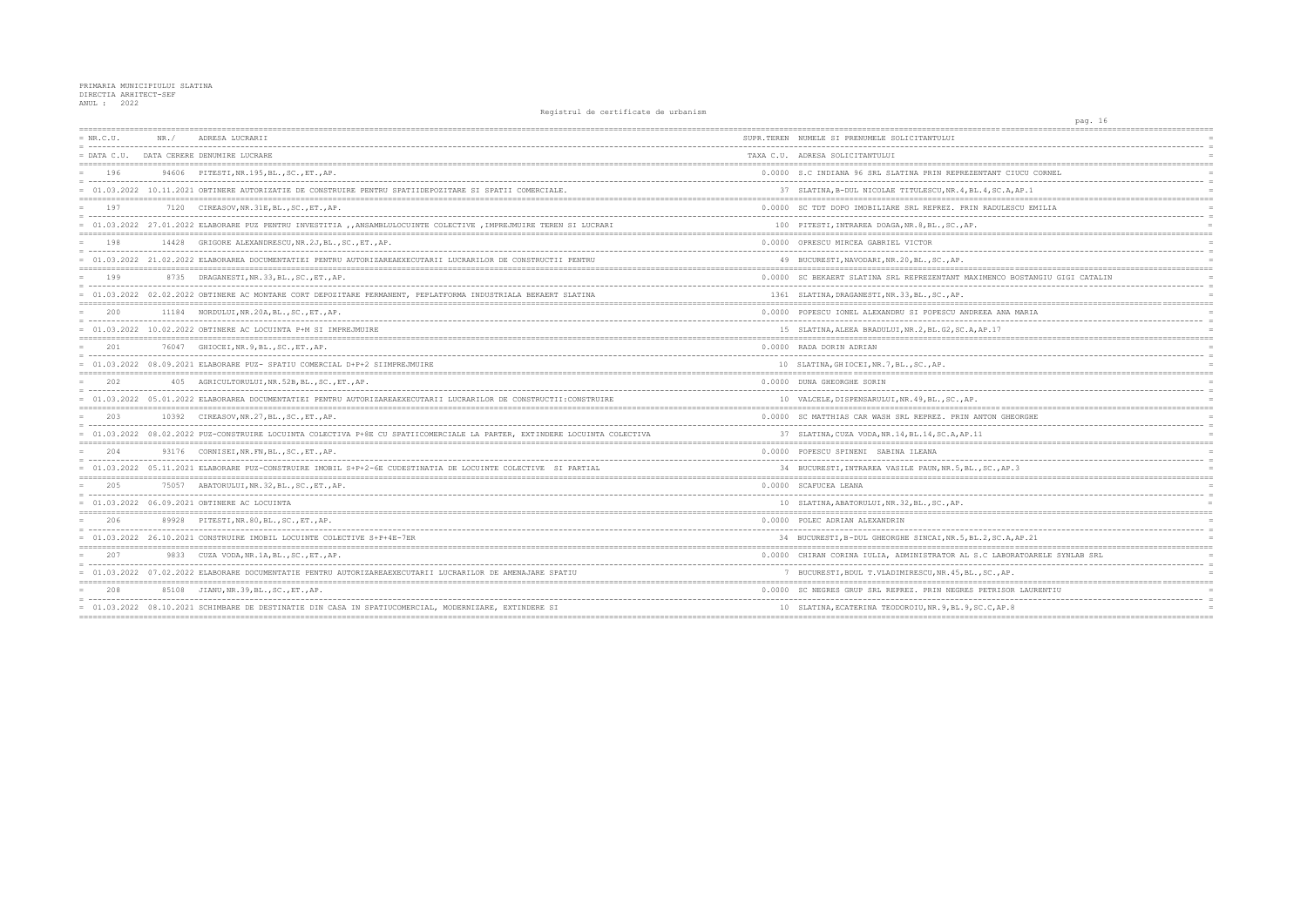| $= NR.C.U.$<br>= ------------------------------------ | NR. / | ADRESA LUCRARII                                                                                                           | SUPR.TEREN NUMELE SI PRENUMELE SOLICITANTULUI         |
|-------------------------------------------------------|-------|---------------------------------------------------------------------------------------------------------------------------|-------------------------------------------------------|
| $=$ DATA C.U.                                         |       | DATA CERERE DENUMIRE LUCRARE                                                                                              | TAXA C.U. ADRESA SOLICITANTULUI                       |
| 209                                                   |       | 7419 CRISAN, NR. 32, BL., SC., ET., AP.                                                                                   | 0.0000 PESTRITU MARIAN SI PESTRITU MIRELA             |
|                                                       |       | = 03.03.2022 28.01.2022 OBTINERE AUTORIZATIE DE CONSTRUIRE PENTRUAMPLASARE CONTAINER PATISERIE, COFETARIE SI              | 17 SLATINA, CRISAN, NR. 32, BL., SC., AP.             |
| 210                                                   |       | 5792 B-DUL A.I.CUZA                                                                                                       | 0.0000 ENGIE ROMANIA PRIN SC PROTELCO SA-SC INST      |
|                                                       |       | = 03.03.2022 21.01.2020 REABILITARE RETEA DE DISTRIBUTIE GAZELOR NATURALECU CONDUCTE SI INSTALATII DE RACORDARE MP DIN PE | 7 CAMPINA, ECATERINA TEODOROIU, NR. 43D, BL., SC      |
| 211                                                   |       | 11653 TUNARI, NR. 1D, BL., SC., ET., AP.                                                                                  | 0.0000 US FOOD NETWORK SA REPREZ. PRIN DRAGHICIO      |
|                                                       |       | = 03.03.2022 11.02.2022 CONSTRUIRE IMOBIL PARTER CU FUNCTIUNE DEALIMENTATIE PUBLICA-RESTAURANT DRIVE-THROUGH "KFC         | 37 BUCURESTI, BLD. UVERTURII, NR. 71-73, BL. 11, S    |
| 212                                                   |       | 4452 ALEEA ROZELOR, NR. 4, BL., SC., ET., AP.                                                                             | 0.0000 SC METROPOL UMAN CONSULTING SRL                |
|                                                       |       | $= 03.03.2022 18.01.2022$ BLOC DE LOCUINTE D+P+6E                                                                         | 15 SLATINA, DRAGANESTI, NR. 9, BL., SC., AP.          |
| 213                                                   |       | 89124 GEN. AUREL ALDEA, NR. 37, 7, 7A, BL., SC., ET., AP.                                                                 | 0.0000 CARTEX SRL PRIN SC ILKO RESIDENCE SRL REP      |
|                                                       |       | = 03.03.2022 22.10.2021 CONSTRUIRE IMOBIL LOCUINTE COLECTIVE D+P+4+5R, IMPREJMUIRE, AMENAJARE INCINTA SI ORGANIZARE DE    | 25 SLATINA, NICOLAE IORGA, NR. 7, BL. 4, SC. D, AP. 4 |
| 214                                                   |       | 105332 TUNARI, NR. 197, BL., SC., ET., AP.                                                                                | 0.0000 S.C NICODEM S.R.L PRIN CHIRITA NICUSOR         |
|                                                       |       | = 03.03.2022 15.12.2021 EDIFICARE IMOBIL LOCUINTE COLECTIVE P+4 ETAJE, REFACERE IMPREJMUIRE, LUCRARI DE CONSTRUIRE        | 18 SLATINA, PLEVNEI, NR. 1N, BL., SC., AP.            |
| 215                                                   |       | 105820 MILCOVULUI, NR.F.N., BL., SC., ET., AP.                                                                            | 0.0000 IONESCU ILIE LEONARD, IONESCU DANIELA          |
|                                                       |       | $= 03.03.2022$ 16.12.2021 PUZ-CONSTRUIRE LOCUINTE P+M                                                                     | 37 SLATINA, BANULUI, NR. 41, BL., SC., AP.            |
| 216                                                   |       | 6518 ZORLEASCA, NR. 24D1, BL., SC., ET., AP.                                                                              | 0.0000 AGICA RADULESCU MIHAI AGICA RADULESCU COR      |
|                                                       |       | 03.03.2022 26.01.2022 ELABORAREA DOCUMENTATIEI PENTRU AUTORIZAREAEXECUTARII LUCRARILOR DE CONSTRUCTII:CONSTRUIRE          | 10 SLATINA, B-DUL NICOLAE TITULESCU, NR. 45, BL.      |
| 217                                                   |       | 88462 CORNISEI, NR.12, BL., SC., ET., AP.                                                                                 | 0.0000 POPESCU MARIUS EDUARD                          |
|                                                       |       | = 03.03.2022 20.10.2021 ELABORARE PUZ - EXTINDERE CONSTRUCTIE EXISTENTA                                                   | 8 SLATINA, VARIANTA OITUZ, NR. 8, BL., SC., AP.       |
| 218                                                   |       | 101986 ALICE BOTEZ, NR.24, BL., SC., ET., AP.                                                                             | 0.0000 SC ANUTA I. MARIAN DAIANA SRL                  |
|                                                       |       | $= 03.03.2022 07.12.2021 \nCOMSTRUIRE PARCHI ACOPERITE$                                                                   | 17 PRISEACA,, NR., BL., SC., AP.                      |
| 219                                                   |       | 97455 MARASESTI, NR. 2, BL., SC., ET., AP.                                                                                | 0.0000 SAVULESCU CONSTANTIN                           |
|                                                       |       | = 03.03.2022 18.11.2021 DEZMEMBRARE TEREN                                                                                 | 57 SLATINA, CAROL I, NR. 19A, BL., SC., AP.           |
| 220                                                   |       | 9242 B-DUL A.I.CUZA, NR. 23, BL., SC., ET., AP.                                                                           | 0.0000 S.C.LIDL ROMANIA S.C.S. PRIN S.C.TOPALIS       |
|                                                       |       | = 03.03.2022 03.02.2022 OBTINERE AUTORIZATIE DE CONSTRUIRE-AMPLASARECONTAINER PREFABRICAT PENTRU COLECTARE DESEURI        | 126 BUCURESTI, SABINELOR, NR. 8A, BL., SC., AP.       |
| 2.2.1                                                 |       | 13073 ZMEUREI, NR. FN, BL., SC., ET., AP.                                                                                 | 0.0000 ENGIE ROMANIA SA PRIN SC LUDEMA GRUP SRL       |
|                                                       |       | = 04.03.2022 16.02.2022 ELABORAREA DOCUMENTATIEI PENTRU AUTORIZAREAEXECUTARII LUCRARILOR DE CONSTRUCTII: EXTINDERE        | 7 BUCURESTI, MARASESTI, NR. 4-6, BL., SC., AP.        |
|                                                       |       |                                                                                                                           |                                                       |

| pag. 17                                         |            |
|-------------------------------------------------|------------|
|                                                 |            |
|                                                 |            |
|                                                 |            |
| =========<br>---------------------------------- |            |
|                                                 |            |
|                                                 | $=$        |
| ===============================                 |            |
| AL SERVICE TECHNOLOGY SRL                       |            |
|                                                 |            |
| $\cdot$ , AP.                                   | $=$        |
| =====================                           |            |
| IU DANIEL<br>---------                          |            |
| C.A, AP.22                                      |            |
|                                                 |            |
|                                                 |            |
|                                                 |            |
|                                                 |            |
| REZ. PRIN POPA MARIUS PETRISOR                  |            |
|                                                 | $=$        |
|                                                 |            |
|                                                 | $=$        |
|                                                 | $=$        |
|                                                 | $=$        |
|                                                 |            |
|                                                 |            |
|                                                 |            |
| ------------------<br>:=======                  | $=$        |
| INA DANIELA                                     |            |
| .                                               | $=$        |
| 45, SC.A, AP.15                                 |            |
| ====================================            |            |
|                                                 |            |
|                                                 | $=$        |
|                                                 |            |
|                                                 | $=$        |
|                                                 | $=$        |
| ======<br>=========                             |            |
|                                                 |            |
|                                                 |            |
|                                                 |            |
| $=$ $=$ $=$ $=$                                 |            |
| ENGINEERING REPR.DE IONESCU GABRIEL             |            |
|                                                 | $=$<br>$=$ |
| $=$<br>:================                        |            |
| P.T UAT SLATINA CENTRU DE EXCELENTA             |            |
|                                                 |            |
|                                                 | $=$        |
| $====$                                          |            |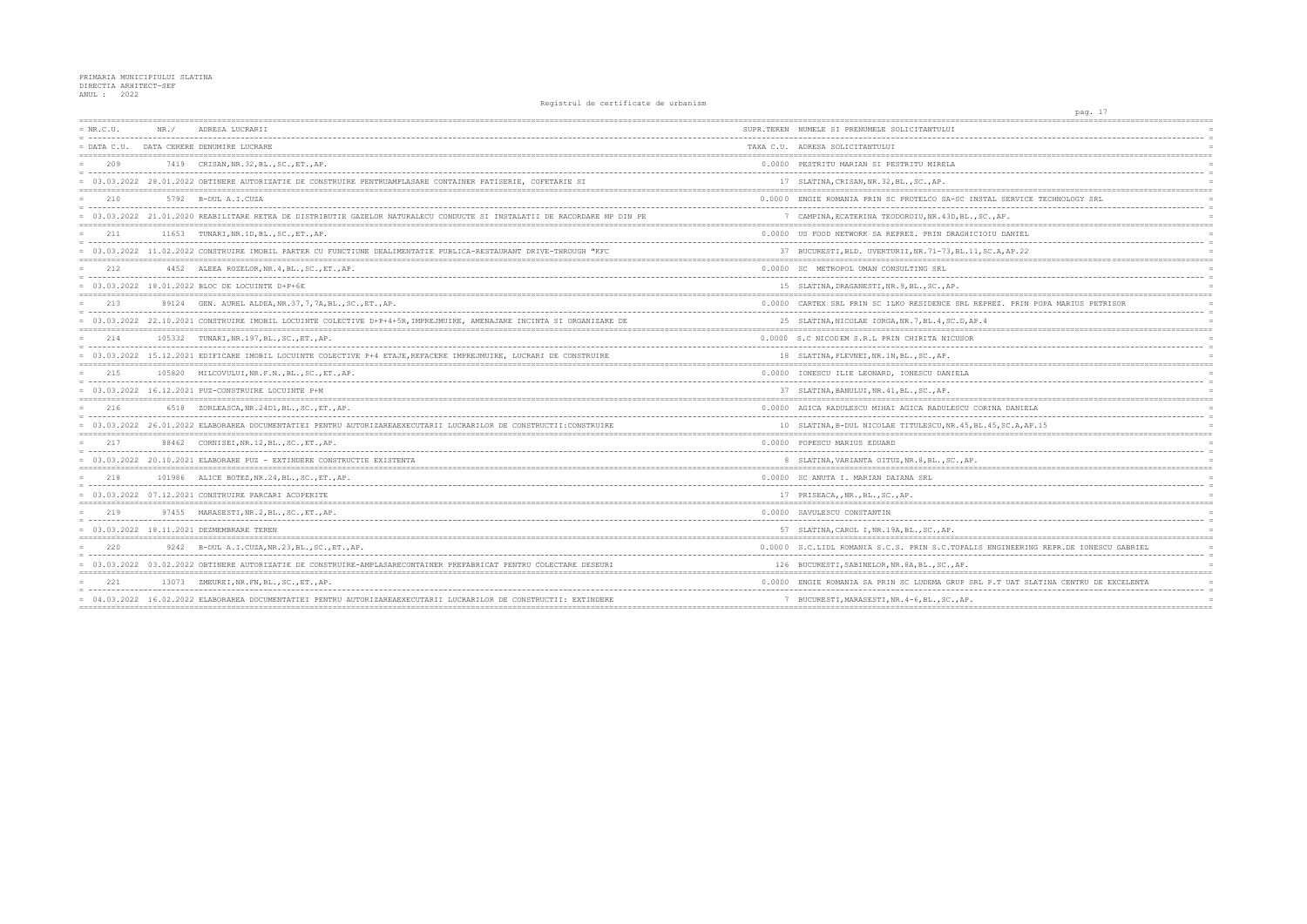| $= NR.C.U.$   | NR. / | ADRESA LUCRARII                                                                                                      | SUPR.TEREN NUMELE SI PRENUMELE SOLICITANTULUI          |
|---------------|-------|----------------------------------------------------------------------------------------------------------------------|--------------------------------------------------------|
| $=$ DATA C.U. |       | DATA CERERE DENUMIRE LUCRARE                                                                                         | TAXA C.U. ADRESA SOLICITANTULUI                        |
| 2.2.2         |       | 11772 ARTILERIEI, NR., BL. 2K, SC., ET., AP.                                                                         | 0.0000 S.C. KAUFLAND ROMANIA S.C.S ANIELA PIRON        |
|               |       | = 04.03.2022 14.02.2022 ELABORAREA DOCUMENTATIEI PENTRU AUTORIZAREAEXECUTARII LUCRARILOR DE CONSTRUCTII- LUCRARI DE  | 139 BUCURESTI,, SABINELOR, NR. 8A, BL., SC., AP.       |
| 223           |       | 11610 BDUL NICOLAE TITULESCU, NR. 29A, BL., SC., ET., AP.                                                            | 0.0000 S.C. KAUFLAND ROMANIA S.C.S ANIELA PIRON        |
|               |       | = 04.03.2022 11.02.2022 ELABORARE DOCUMENTATIE PENTRU AUTORIZAREAEXECUTARII LUCRARILOR DE CONSTRUCTII PENTRU         | 188 BUCURESTI, SABINELOR, NR. 8A, BL., SC., AP.        |
| 224           |       | 4620 CAROL I, NR. 15, BL., SC., ET., AP.                                                                             | 0.0000 NICA MIHAI MARIAN                               |
|               |       | $= 04.03.2022 18.01.2022$ OPERATIUNI NOTARIALE-INFORMARE                                                             | 10 SLATINA, ARCULUI, NR. 8, BL. D13, SC. C, AP. 7      |
| 225           |       | 10548 CRISAN, NR. 11, BL., SC., ET., AP.                                                                             | 0.0000 SC ASSANI IMP-EXP SRL ASSANI ABDUL RAHMAN       |
|               |       | $= 04.03.2022 09.02.2022$ BLOCURI DE LOCUINTE P+6                                                                    | 92 CRAIOVA, CALEA UNIRII, NR. 72, BL., SC., AP.        |
| 226           |       | 11880    QITUZ, NR. 97, BL., SC., ET., AP.                                                                           | 0.0000 POPESCU CONSTANTIN SI POPESCU FINETA            |
|               |       | = 04.03.2022 14.02.2022 ELABORAREA DOCUMENTATIEI PENTRU AUTORIZAREAEXECUTARII LUCRARILOR DE CONSTRUCTII /EXTINDERE   | 10 SLATINA, OITUZ, NR. 97, BL., SC., AP.               |
| 227           |       | 5566 MESTEACANULUI, NR. 3C, BL., SC., ET., AP.                                                                       | 0.0000 PETCU GHEORGHE SI PETCU ELENA                   |
|               |       | = 04.03.2022 20.01.2022 OBTINERE AUTORIZATIE DE CONSTRUIRE PENTRULOCUINTA.                                           | 10 COTEANA, , NR., BL., SC., AP.                       |
| 228           |       | 7985 GEORGE POBORAN, NR.17, BL., SC., ET., AP.                                                                       | 0.0000 DELIVERY SOLUTIONS                              |
|               |       | = 04.03.2022 31.01.2022 ELABORAREA DOCUMENTATIEI PENTRU AUTORIZAREAEXECUTARII LUCRARILOR DE CONSTRUCTII:AMPLASARE    | 7 BUCURESTI, SPLAIUL INDEPENDENTEI, NR. 319, BL. O     |
| 229           |       | 13050 B-DUL A.I.CUZA, NR. 46, BL. D6, SC. A, ET. 3, AP. 10                                                           | 0.0000 BORTEA PETRICA SI BORTEA MARIA                  |
|               |       | = 04.03.2022 16.02.2022 ELABORAREA DOCUMENTATIEI PENTRU AUTORIZAREAEXECUTARII LUCRARILOR DE                          | 7 SLATINA, ALEEA ROZELOR, NR. 10, BL. FB18, SC., AP.   |
| 2.30          |       | 14248 LACULUI, NR.77, BL., SC., ET., AP.                                                                             | 0.0000 ENGIE ROMANIA PRIN MIRAD INSTAL -GAZ SRL P.     |
|               |       | = 04.03.2022 21.02.2022 ELABORAREA DOCUMENTATIEI PENTRU AUTORIZAREAEXECUTARII LUCRARILOR DE CONSTRUCTII/ EXTINDERE   | 7 BUCURESTI, MARASESTII, NR. 4-6, BL., SC., AP.        |
| 2.31          |       | 1553 PROF. M. S. ANDREIAN, NR. 25, BL., SC., ET., AP.                                                                | 0.0000 OCHESCU VALENTIN LAURENTIU                      |
|               |       | = 07.03.2022 07.01.2022 ELABORAREA DOCUMENTATIEI PENTRU AUTORIZAREAEXECUTARII LUCRARILOR DE CONSTRUCTII:CONSTRUIRE   | 20 SLATINA, ALEEA LALELELOR, NR. 2, BL. FB6, SC. A, AP |
| 232           |       | 9444 EROILOR, NR. 46, BL., SC., ET., AP.                                                                             | 0.0000 PATRUNA DIANA ELENA                             |
|               |       | = 07.03.2022 04.02.2022 ELABORAREA DOCUMENTATIEI PENTRU AUTORIZAREAEXECUTARII LUCRARILOR DE CONSTRUCTII: DESFIINTARE | 21 SLATINA, ALEEA TINERETULUI, NR. 1E, BL., SC., AP.   |
| 233           |       | 8155 EC-TEODOROIU, NR., BL.16, SC.A, ET.P, AP.3                                                                      | 0.0000 SC VERTICAL DECOR SRL NITU FLORENTIN            |
|               |       | = 07.03.2022 01.02.2022 OPERATIUNI NOTARIALE / CONCESIONARE TEREN                                                    | 7 SLATINA, B-DUL A.I. CUZA, NR.11, BL.CAM3, SC.B, i    |
| 234           |       | 99950 DRAGANESTI, NR.31, BL., SC., ET., AP.                                                                          | 0.0000 NEGREANU TATIANA CORINA                         |
|               |       | = 09.03.2022 26.11.2021 SERVICE AUTO                                                                                 | 68 SLATINA, PANSELELOR, NR. 34A, BL., SC., AP.         |
|               |       |                                                                                                                      |                                                        |

|                                                           | pag. 18 |                           |  |
|-----------------------------------------------------------|---------|---------------------------|--|
|                                                           | ======= | $=$                       |  |
|                                                           |         | $=$                       |  |
| $:= = =$                                                  |         | $=$                       |  |
| ON.                                                       |         | $=$                       |  |
| Ĵ.                                                        |         | $=$<br>$=$                |  |
| ۰.<br>$=$ = = = =                                         |         | $=$                       |  |
| :ON                                                       |         | $=$                       |  |
|                                                           |         | $=$<br>$=$                |  |
|                                                           |         | ============              |  |
|                                                           |         | $=$<br>$=$                |  |
|                                                           |         | $=$                       |  |
| ------------------------                                  |         |                           |  |
| HMAN<br>$- -$                                             |         | $=$<br>$=$                |  |
|                                                           |         | $=$                       |  |
| ------------------------------------                      |         | -----------<br>$=$<br>$=$ |  |
|                                                           |         | $=$                       |  |
|                                                           |         | $=$<br>==========         |  |
|                                                           |         | $=$                       |  |
|                                                           |         | $=$                       |  |
|                                                           |         | $=$<br>$=$                |  |
|                                                           |         | $=$                       |  |
| . <u>.</u><br>9, BL.OB17, SC., AP.                        |         | $=$<br>$=$                |  |
| ------------<br>$=====$                                   |         | ------<br>$=$ $=$         |  |
| . _ _ _ _ _ _ _ _                                         |         | $=$<br>$=$                |  |
| C., AP.4                                                  |         | $=$                       |  |
|                                                           |         | ==========                |  |
| SRL P.T.TOLOS GHEORGHE                                    |         | $=$<br>$=$                |  |
| ιΡ.                                                       |         | $=$                       |  |
| --------------------------------                          |         | ------------<br>$=$       |  |
| $\overline{\phantom{a}}$                                  |         | $=$                       |  |
| C.A, AP.8<br>=============                                |         | $=$<br>$=$                |  |
|                                                           |         | $=$                       |  |
| ----------                                                |         | $=$                       |  |
| $C.$ , AP.<br>$=====$<br>================================ |         | $=$<br>$=$                |  |
|                                                           |         | $=$                       |  |
| , SC.B, AP.11                                             |         | $=$<br>$=$                |  |
| .=======================                                  |         | ============              |  |
|                                                           |         | $=$<br>$=$                |  |
|                                                           |         | $=$                       |  |
|                                                           |         |                           |  |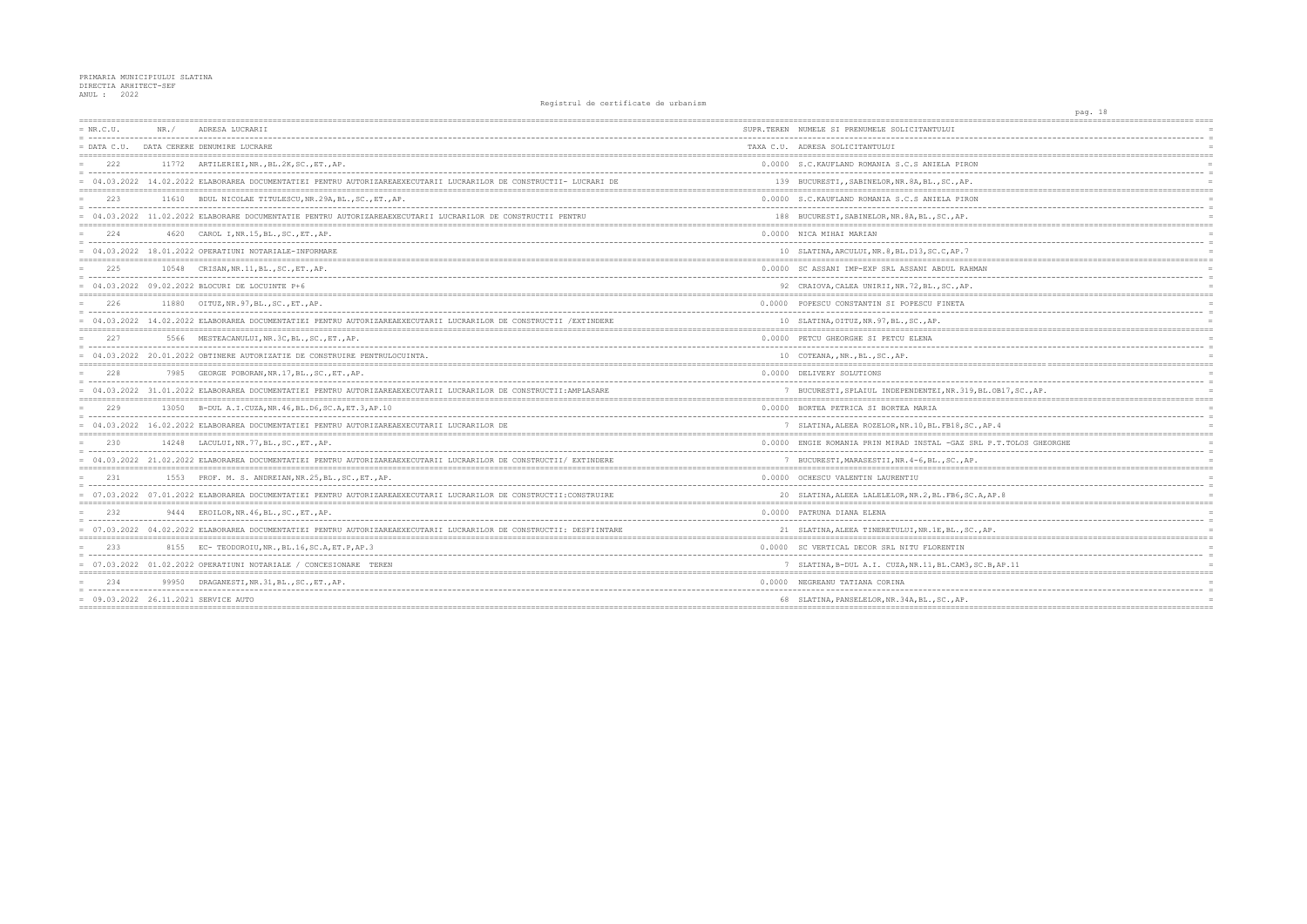| $= NR.C.U.$<br>= ------------------------------------ | NR. / | ADRESA LUCRARII                                                                                                     | SUPR.TEREN NUMELE SI PRENUMELE SOLICITANTULUI            |
|-------------------------------------------------------|-------|---------------------------------------------------------------------------------------------------------------------|----------------------------------------------------------|
| $=$ DATA C.U.                                         |       | DATA CERERE DENUMIRE LUCRARE                                                                                        | TAXA C.U. ADRESA SOLICITANTULUI                          |
| 235                                                   |       | 17254 TUNARI, NR. 1, BL., SC., ET., AP.                                                                             | 0.0000 SC CAFMIN SRL REPREZ. PRIN GHITA COSMIN VAI       |
|                                                       |       | = 09.03.2022 01.03.2022 ELABORARE PUZ-ANSAMBLU LOCUINTE COLECTIVE SIDESFIINTARE C1, C2, C3                          | 117 SLATINA, EC. TEODOROIU, NR. 23, BL. 23, SC. B, AP. 1 |
| 236                                                   |       | 101991 BASARABILOR, NR. 76A, BL., SC., ET., AP.                                                                     | 0.0000 ANUTA MARIAN, ANUTA COSMINA DAIANA                |
|                                                       |       | $= 09.03.2022 07.12.2021$ LOCUINTE COLECTIVE P+3E, DESFIINTARE C1 SI C2                                             | 32 SLATINA, ACAD. PETRE S. AURELIAN, NR. 48, BL., S      |
| 237                                                   |       | 107277 BOIANGIULUI, NR.13H, BL., SC., ET., AP.                                                                      | 0.0000 STANCIU LIVIU, STANCIU VIOLETA, GHEORGHE FI       |
|                                                       |       | $= 09.03.2022 22.12.2021 DEZMEMBRARE TEREN/ PARCELARE.$                                                             | 96 SLATINA, GLADIOLEI, NR.3, BL.2, SC.C, AP.1            |
| 238                                                   |       | 9860 MESTEACANULUI, NR.37, BL., SC., ET., AP.                                                                       | 0.0000 STANCIU CORNEL NICOLAE SI STANCIU CLARA AND       |
|                                                       |       | = 09.03.2022 07.02.2022 LOTIZARE TEREN                                                                              | 47 SCORNICESTI, PISCANI, NR. 149, BL., SC., AP.          |
| 239                                                   |       | 12057 PROF. MIRCEA BOTEZ, NR. 44, BL., SC., ET., AP.                                                                | 0.0000 ENGIE ROMANIA S.A.PRIN INSTAL ILIAS S.R.L.        |
|                                                       |       | = 09.03.2022 14.02.2022 ELABORAREA DOCUMENTATIEI PENTRU AUTORIZAREAEXECUTARII LUCRARILOR - EXECUTIE EXTINDERE       | 7 SLATINA, SILOZULUI, NR.1, BL., SC., AP.                |
| 240                                                   |       | 12877 PITESTI, NR. 223P, BL., SC., ET., AP.                                                                         | 0.0000 SC MITLIV EXIM SRL CIOANA CARMEN MIOARA           |
| $= 09.03.2022 16.02.2022$ INFORMARE                   |       |                                                                                                                     | 165 CRAIOVA, GHEORGHE DONICI, NR.26, BL., SC., AP.       |
| 241                                                   |       | 13700 ZORLEASCA, NR. 44, BL., SC., ET., AP.                                                                         | 0.0000 SIMION CRISTIAN MARIAN SI CORNATEANU ANDREE       |
|                                                       |       | $= 10.03.2022$ 17.02.2022 OBTINERE AC-LOCUINTA P+1 SI IMPREJMUIRE                                                   | 10 SLATINA, CIRESOAIA, NR. 4, BL. 4, SC. A, AP. 10       |
| 242                                                   |       | 13902 MESTEACANULUI, NR.1A, BL., SC., ET., AP.                                                                      | 0.0000 ENGIE ROMANIA PRIN SC INSTAL ILIAS SRL P.T        |
|                                                       |       | = 10.03.2022 18.02.2022 ELABORAREA DOCUMENTATIEI PENTRU AUTORIZAREAEXECUTARII LUCRARILOR DE CONSTRUCTII:EXECUTARE   | 7 SLATINA, SILOZULUI, NR.1, BL., SC., AP.                |
| 243                                                   |       | 14473 ARTILERIEI, NR. 2E, BL., SC., ET., AP.                                                                        | 0.0000 SC APG DEVELOPMENT SLATINA SRL HERGHELEGIU        |
|                                                       |       | = 10.03.2022 21.02.2022 ELABORAREA DOCUMENTATIEI PENTRU AUTORIZAREAEXECUTARII LUCRARILOR DE DESFIINTARE /DEMOLARE   | 187 IASI, MANTA ROSIE, NR. 14, BL., SC., AP.             |
| 2.44                                                  |       | 14328 BANULUI, NR.10, BL., SC., ET., AP.                                                                            | 0.0000 PREDA MARIA FELICIA                               |
|                                                       |       | $= 10.03.2022 21.02.2022$ OPERATIUNI NOTARIALE-DEZLIPIRE                                                            | 17 SLATINA, CUZA VODA, NR. 21, BL. 21, SC. B, AP. 5      |
| 245                                                   |       | 14836 POPA SAPCA, NR.8 T, BL., SC., ET., AP.                                                                        | 0.0000 FETELE ALEXANDRU SEBASTIAN FETELE ELENA- AI       |
|                                                       |       | 10.03.2022 22.02.2022 ELABORAREA DOCUMENTATIEI PENTRU AUTORIZAREAEXECUTARII LUCRARILOR DE CONSTRUCTII- CONSTRUIRE   | 17 SLATINA, BANULUI, NR. 29, BL., SC., AP.               |
| 246                                                   |       | 15882 PROF. ALEXE MARIN, NR. 19A, BL., SC., ET., AP.                                                                | 0.0000 SC VIORELELOR RESIDENCE SRL SI ALTII              |
|                                                       |       | = 10.03.2022 24.02.2022 ELABORAREA DOCUMENTATIEI PENTRU AUTORIZAREAEXECUTARII LUCRARILOR DE CONSTRUCTII: MODIFICARE | 35 PITESTI, INTRAREA DOAGA, NR. 8, BL., SC., AP.         |
| 247                                                   |       | 18727 GR. ALEXANDRESCU, NR. 22, BL., SC., ET., AP.                                                                  | 0.0000 DUTU ALEXANDRU FLORIN                             |
|                                                       |       | $= 11.03.2022 07.03.2022$ OBTINERE AC GARAJ SI DESFIINTARE CONSTRUCTIE C2,                                          | 15 SLATINA, GRIGORE ALEXANDRESCU, NR. 22, BL., SC.,      |
|                                                       |       |                                                                                                                     |                                                          |

| pag. 19                                            |             |
|----------------------------------------------------|-------------|
|                                                    |             |
|                                                    |             |
| _____________________<br>=====                     |             |
| IIN VALENTIN                                       | $=$         |
| ----------                                         | $\equiv$    |
| B, AP. 10                                          | $=$         |
|                                                    |             |
| , BL., SC., AP.                                    | $=$<br>$=$  |
| $=$<br>:===============<br>:====================== | $=$         |
| GHE FLORIN ADRIAN SI GHEORGHE IOANA CRISTINA       | $=$<br>$=$  |
|                                                    |             |
|                                                    | $=$         |
| RA ANDREEA                                         | $\equiv$    |
| ٠.                                                 | $=$         |
| S.R.L. PENTRU UNGUREANU MIRCEA                     |             |
|                                                    | $=$         |
| ====== ========<br>==========                      | $=$         |
| ιRΑ                                                |             |
| $\overline{a}$<br>, AP.                            | $=$         |
|                                                    |             |
| ANDREEA SILVIA                                     | $=$         |
| $\overline{0}$                                     | $\equiv$    |
|                                                    |             |
| L P.T VOICU ELEONORA                               |             |
|                                                    |             |
|                                                    | $=$         |
| $== == =$                                          |             |
| LEGIU LAURENTIU PAUL                               | $=$         |
|                                                    | $=$         |
|                                                    | $=$ $=$ $=$ |
|                                                    | $=$         |
| .5                                                 |             |
| NA- ALINA                                          | $=$         |
|                                                    | $=$<br>$=$  |
| :=====                                             |             |
|                                                    | $=$         |
| .<br>Ρ.                                            | $=$<br>$=$  |
| ======<br>:===========                             |             |
|                                                    | $=$         |
| , SC., AP.<br>$=$ $=$ $=$                          | $=$         |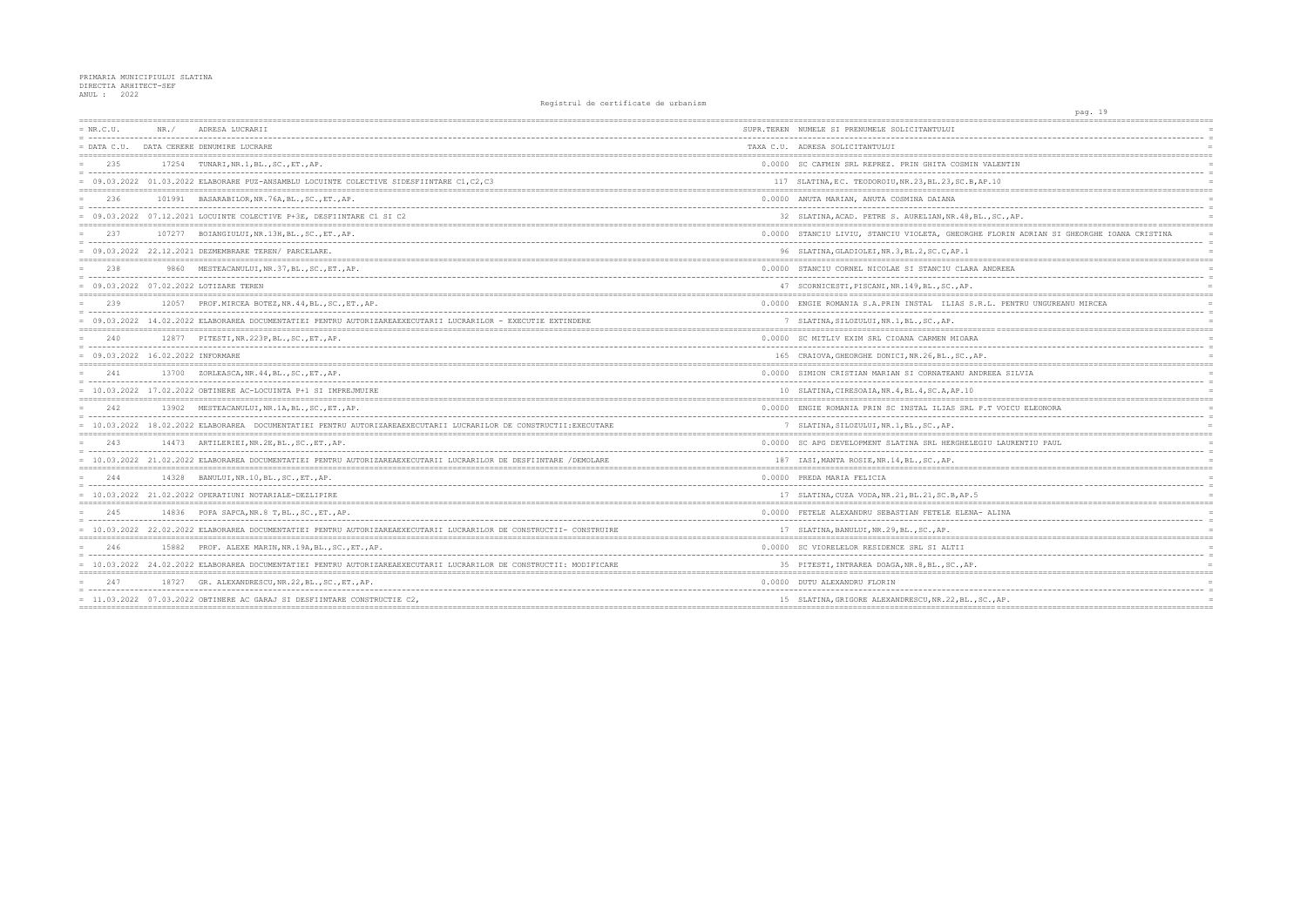| $= NR.C.U.$                         | NR. / | ADRESA LUCRARII                                                                                                      | SUPR.TEREN NUMELE SI PRENUMELE SOLICITANTULUI        |
|-------------------------------------|-------|----------------------------------------------------------------------------------------------------------------------|------------------------------------------------------|
| $=$ DATA C.U.                       |       | DATA CERERE DENUMIRE LUCRARE                                                                                         | TAXA C.U. ADRESA SOLICITANTULUI                      |
| 248                                 |       | 17556 STREHARETI, NR. 156, BL., SC., ET., AP.                                                                        | 0.0000 ADMINISTRATIA NATIONALA APELE ROMANE ADMI     |
|                                     |       | = 11.03.2022 02.03.2022 ELABORAREA DOCUMENTATIEI PENTRU AUTORIZAREAEXECUTARII LUCRARILOR DE CONSTRUCTII-EXTINDERE    | 0 RAMNICU VALCEA, REMUS BELLU, NR. 6, BL., SC., A    |
| 249                                 |       | 14164 CIREASOV, NR. 31, BL., SC., ET., AP.                                                                           | 0.0000 MATACHE IONUT VIOREL SI MATACHE ADRIANA M     |
|                                     |       | $= 14.03.2022 21.02.2022$ OPERATIUNI NOTARIALE - INFORMARE                                                           | 18 OTOPENI, MUNTENIEI, NR. 43, BL., SC., AP.         |
| 2.50                                |       | 11585 TUDOR VLADIMIRESCU, NR. 103, BL., SC., ET., AP.                                                                | 0.0000 NEDELCU NICOLAE MARIUS SI TRUICA IULIAN       |
|                                     |       | 14.03.2022 11.02.2022 DESFIINTARE CORP C1 SI CONSTRUIRE LOCUINTEUNIFAMILIALE P+1E.                                   | 32 SLATINA, MALU LIVEZII, NR. 19, BL., SC., AP.      |
| 251                                 |       | 17698 PITESTI NR.110-112                                                                                             | 0.0000 SC POP INDUSTRY SRL REPREZ, PRIN SIIA VIO     |
|                                     |       | = 14.03.2022 02.03.2022 INFORMARE-EVALUARE TEREN                                                                     | 23 SLATINA, CIREASOV, NR. 12, BL., SC., AP.          |
| 252                                 |       | 80297 ALEEA GRADISTE, NR. 15, BL., SC., ET., AP.                                                                     | 0.0000 SC GRADISTE HILL SRL                          |
|                                     |       | = 14.03.2022 22.09.2021 CONSTRUIRE BAR, TERASE SI PISCINA                                                            | 24 SLATINA, ALEEA GRADISTE, NR. 15, BL., SC., AP.    |
| 253                                 |       | 14875 MUNICIPIUL SLATINA                                                                                             | 0.0000 S.C.DISTRIBUTIE ENERGIE OLTENIA S.A. PRIN     |
|                                     |       | = 14.03.2022 22.02.2022 LUCRARI DE CONSTRUIRE-MODERNIZARE BRANSAMENTE PRINMONTARE FDCP/BMP IN BLOCURILE              | 7 CRAIOVA, CALEA SEVERINULUI, NR. 97, BL., SC., A    |
| 2.54                                |       | 14160 T. VLADIMIRESCU, NR. 141, BL., SC., ET., AP.                                                                   | 0.0000 ZLAVOG GHEORGHE SI ZLAVOG MARIA               |
|                                     |       | 14.03.2022 21.02.2022 OPERATIUNI NOTARIALE - INFORMARE                                                               | 19 OTOPENI, STEAUA ROSIE, NR. 11E, BL., SC., AP.     |
| 2.5.5                               |       | 81077 ALEEA GRADISTE, NR. 11, BL., SC., ET., AP.                                                                     | 0.0000 SC STYH A&A SRL                               |
|                                     |       | = 14.03.2022 24.09.2021 SALI EVENIMENTE                                                                              | 420 CRAIOVA, PREL. TEILOR, NR. 8, BL., SC., AP.      |
| 256                                 |       | 15106 LACULUI, NR. 7, BL., SC., ET., AP.                                                                             | 0.0000 SOCAE DANIELA-MIRELA SI SOCAE ADRIAN-VALE     |
|                                     |       | = 14.03.2022 22.02.2022 ELABORAREA DOCUMENTATIEI PENTRU AUTORIZAREAEXECUTARII LUCRARILOR DE CONSTRUCTII- LOCUINTA    | 15 SLATINA, CRISAN, NR. 11, BL. ZA1, SC. 6, AP. 1    |
| 2.57                                |       | 5144 THEODOR BURCA, NR. 2BIS, BL., SC., ET., AP.                                                                     | 0.0000 RAICU VASILICA                                |
|                                     |       | = 14.03.2022 19.01.2022 ELABORAREA DOCUMENTATIEI PENTRU AUTORIZAREAEXECUTARII LUCRARILOR DE CONSTRUCTII- CASA DE     | 20 SLATINA, EUGEN IONESCU, NR. 3, BL. 3ABC, SC. C, A |
| 258                                 |       | 6006 ELENA FINTINEANU, NR. 2A, BL., SC., ET., AP.                                                                    | 0.0000 OCHENATU NICULINA OCHENATU ADRIAN BOGDAN      |
|                                     |       | = 14.03.2022 25.01.2022 ELABORAREA DOCUMENTATIEI PENTRU AUTORIZAREAEXECUTARII LUCRARILOR DE CONSTRUCTII: IMPREJMUIRE | 15 SLATINA, TUDOR VLADIMIRESCU, NR. 15, BL., SC.,    |
| 259                                 |       | 13521 PITESTI, NR. 110-112                                                                                           | 0.0000 TOTAL DISTRIBUTION GROUP ARGES SRL PETRES     |
| $= 14.03.2022 17.02.2022$ INFORMARE |       |                                                                                                                      | 220 BRADU, NR., BL., SC., AP.                        |
| 260                                 |       | 12985 ALEEA MUNCII, NR.F.N, BL., SC., ET., AP.                                                                       | 0.0000 TRASNEA GEORGE ALEXANDRU                      |
|                                     |       | = 14.03.2022 16.02.2022 CONSTRUIRE CLADIRE SPATII COMERCIALE, BIROURI, APARTAMENTE.                                  | 19 SLATINA, PROF. MARIN S. ANDREIAN, NR. 9, BL.,     |
|                                     |       |                                                                                                                      |                                                      |

| pag. 20                                  |                      |
|------------------------------------------|----------------------|
| ======================<br>=========      |                      |
|                                          | $\overline{a}$       |
|                                          | $\equiv$             |
|                                          |                      |
| NISTRATIA BAZINALA DE APA OLT            | $\equiv$             |
| Ρ.                                       | $\equiv$<br>$\equiv$ |
|                                          | $=$                  |
| IHAELA                                   |                      |
|                                          | $\overline{a}$       |
|                                          |                      |
|                                          |                      |
|                                          | $=$                  |
|                                          | $\equiv$             |
| ,____________________________________    |                      |
| LETA                                     | $\equiv$             |
|                                          | $\equiv$             |
|                                          |                      |
|                                          | $=$                  |
|                                          | $\overline{a}$       |
|                                          | $\equiv$             |
|                                          | ÷                    |
| S.C.ADREM INVEST S.R.L.                  | $\equiv$             |
|                                          | $\equiv$             |
| Ρ.                                       | $\equiv$             |
|                                          | $=$                  |
|                                          | $\overline{a}$       |
|                                          | $\overline{a}$       |
| =======<br>----------------------------- |                      |
|                                          | $\equiv$             |
|                                          | $\overline{a}$       |
| ==========                               | $\equiv$             |
| NTIN                                     | $\equiv$             |
|                                          | $\equiv$             |
|                                          | $\overline{a}$       |
|                                          | $=$                  |
|                                          | $\equiv$             |
| ----                                     | $\overline{a}$       |
| P.10                                     | $=$                  |
|                                          | $\overline{a}$       |
|                                          | $\overline{a}$       |
| AΡ.                                      |                      |
| --------------------------------------   | $=$                  |
| CU MARIAN                                |                      |
|                                          |                      |
|                                          | $\equiv$             |
|                                          |                      |
|                                          |                      |
|                                          | $\equiv$             |
| SC., AP.                                 | $\equiv$             |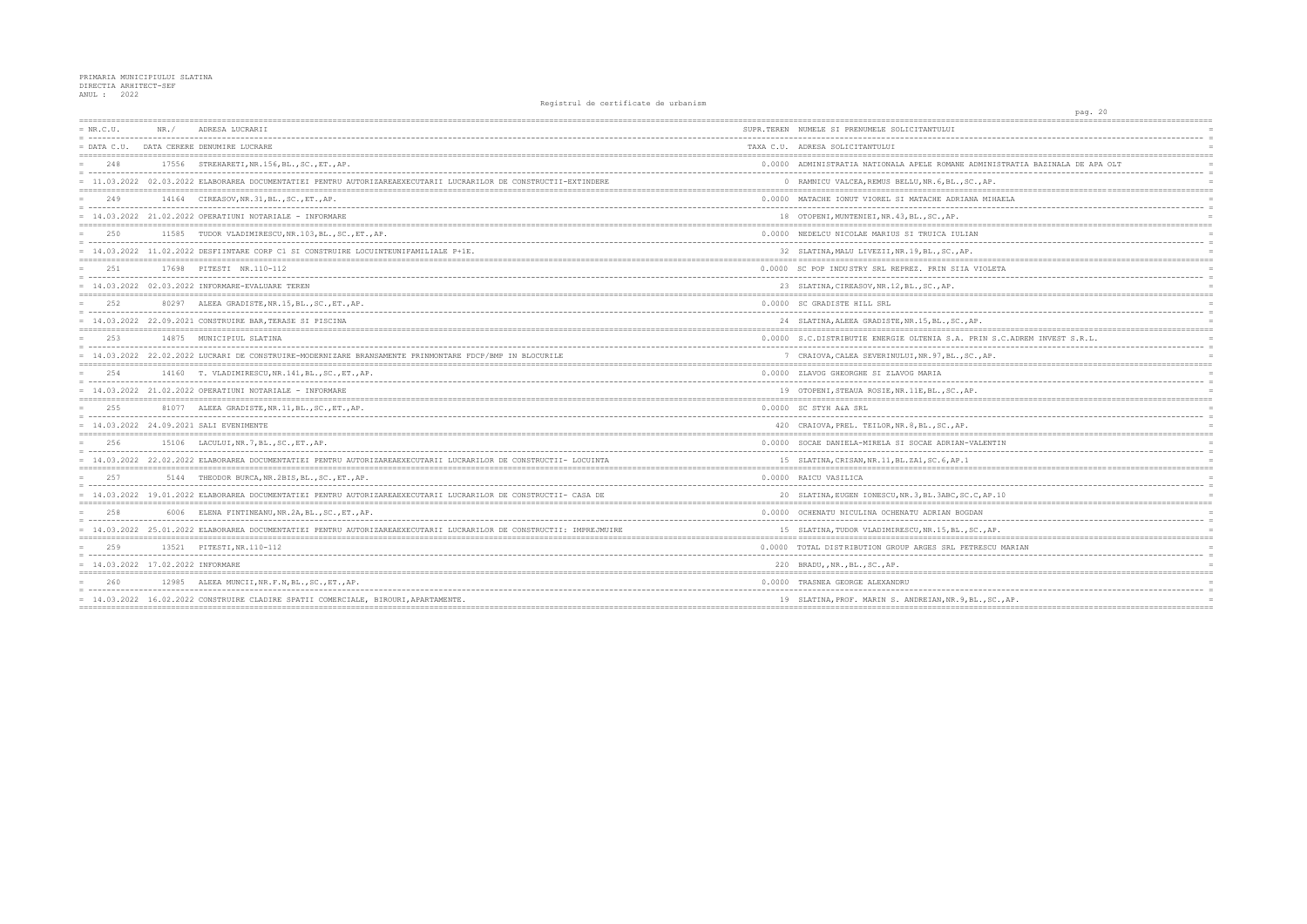| $= NR.C.U.$   | NR. / | ADRESA LUCRARII                                                                                                    | SUPR.TEREN NUMELE SI PRENUMELE SOLICITANTULUI       |
|---------------|-------|--------------------------------------------------------------------------------------------------------------------|-----------------------------------------------------|
| $=$ DATA C.U. |       | DATA CERERE DENUMIRE LUCRARE                                                                                       | TAXA C.U. ADRESA SOLICITANTULUI                     |
| 2.61          |       | 18482 TOAMNEI, NR. 9, BL. 4, SC. B, ET. P, AP. 1                                                                   | 0.0000 MITRAN COSTICA SI MITRAN FLORINA             |
|               |       | = 15.03.2022 04.03.2022 OPERATIUNI NOTARIALE / CONCESIONARE TEREN PENTRUCONSTRUIRE BALCON                          | 7 SLATINA, ALEEA TEXTILISTULUI, NR. 2, BL. G1, SC   |
| 2.62          |       | 15392 TUDOR VLADIMIRESCU. NR. 172. BL SC ET AP.                                                                    | 0.0000 SC VALCONS TOTAL PREST SRL REPREZ. PRIN T    |
|               |       | = 15.03.2022 23.02.2022 ELABORAREA DOCUMENTATIEI PENTRU AUTORIZAREAEXECUTARII LUCRARILOR DE CONSTRUCTII: DEMOLARE  | 171 SLATINA, TOAMNEI, NR. 19, BL., SC., AP. 19      |
| 263           |       | 17069 FANTANILOR, NR. 23A, BL., SC., ET., AP.                                                                      | 0.0000 GULIE ANA MARIA SI GULIE COSMIN              |
|               |       | $= 15.03.2022 01.03.2022$ OBTINERE AC LOCUINTA                                                                     | 15 SLATINA, FANTANILOR, NR. 23, BL., SC., AP.       |
| 264           |       | 17161 MUNICIPIUL SLATINA                                                                                           | 0.0000 S.C. DISTRIBUTIE ENERGIE OLTENIA S.A. PRIN   |
|               |       | = 15.03.2022 01.03.2022 ELABORAREA DOCUMENTATIEI PENTRU AUTORIZAREAEXECUTARII LUCRARILOR DE CONSTRUCTII- REALIZARE | 7 CRAIOVA, CALEA SEVERINULUI, NR. 97, BL., SC., A   |
| 265           |       | 11330 BANULUI, NR. 12B, BL., SC., ET., AP.                                                                         | 0.0000 ENGIE ROMANIA SA PRIN SC PREST SERV INSTA    |
|               |       | = 15.03.2022 10.02.2022 ELABORAREA DOCUMENTATIEI PENTRU AUTORIZAREAEXECUTARII LUCRARILOR DE CONSTRUCTII/EXTINDERE  | 9 SLATINA, PRIMAVERII, NR. 13, BL. FA10, SC. A, AP. |
| 266           |       | 11325 REGINA MARIA, NR. 26, BL., SC., ET., AP.                                                                     | 0.0000 ENGIE ROMANIA PRIN SC PREST SERV INSTAL S    |
|               |       | 15.03.2022 10.02.2022 ELABORAREA DOCUMENTATIEI PENTRU AUTORIZAREAEXECUTARII LUCRARILOR DE CONSTRUCTII/EXTINDERE    | 9 SLATINA, PRIMAVERII, NR. 13, BL. FA10, SC. A, AP. |
| 267           |       | 11334 CAROL I, NR. 37B, BL., SC., ET., AP.                                                                         | 0.0000 ENGIE ROMANIA PRIN SC PREST SERV INSTAL S    |
|               |       | = 15.03.2022 10.02.2022 ELABORAREA DOCUMENTATIEI PENTRU AUTORIZAREAEXECUTARII LUCRARILOR DE CONSTRUCTII/EXTINDERE  | 9 SLATINA, PRIMAVERII, NR. 13, BL. FA10, SC. A, AP. |
| 268           |       | 16366 ECATERINA TEODOROIU, NR.18, BL.18, SC., ET.P, AP.                                                            | 0.0000 SC TEHNICA SRL REYHAN ALINA                  |
|               |       | = 15.03.2022 25.02.2022 ELABORAREA DOCUMENTATIEI PENTRU AUTORIZAREAEXECUTARII LUCRARILOR DE CONSTRUCTII/AMPLASARE  | 7 SLATINA, ECATERINA TEODOROIU, NR. 18, BL. 18, S   |
| 269           |       | 16365 B-DUL A.I.CUZA, NR. 11, BL., SC.E, ET., AP.                                                                  | 0.0000 DUTA MARIA                                   |
|               |       | = 15.03.2022 25.02.2022 ELABORAREA DOCUMENTATIEI PENTRU AUTORIZAREAEXECUTARII LUCRARILOR DE CONSTRUCTII/AMPLASARE  | 7 MILCOV DIN DEAL, , NR., BL., SC., AP.             |
| 270           |       | 12846 VADULUI, NR. 6, BL., SC., ET., AP.                                                                           | 0.0000 DIMA NICOLAE                                 |
|               |       | = 15.03.2022 16.02.2022 OBTINERE AD ANEXE                                                                          | 17 SLATINA, VADULUI, NR. 6, BL., SC., AP.           |
| 2.71          |       | 15500 TUDOR VLADIMIRESCU, NR.F.N, BL., SC., ET., AP.                                                               | 0.0000 SMARANDACHE DANIEL SI SMARANDACHE FLORINA    |
|               |       | = 30.03.2022 23.02.2022 OPERATIUNI NOTARIALE- VANZARE.                                                             | 10 SLATINA, CENTURA BASARABILOR, NR. 2, BL. 16B, S  |
| 2.72          |       | 19261 REGINA MARIA, NR. 25A, BL., SC., ET., AP.                                                                    | 0.0000 S.C.DIAMOND OUARTIER S.R.L. REPREZENTANT     |
|               |       | = 30.03.2022 08.03.2022 INCHEIERE CONVENTIE DE UZ SI SERVITUTE                                                     | 69 SLATINA, CALOIANCA, NR.34, BL., SC., AP.         |
|               |       | 20615 CAROL I, NR. 37E, BL., SC., ET., AP.                                                                         | 0.0000 CHILOM CONSTANTIN                            |
|               |       | = 30.03.2022 11.03.2022 OPERATIUNI NOTARIALE /RACORDARII LA ENERGIEELECTRICA CONSTITUIRE UZ DE SERVITUTE .         | 15 SLATINA, CORNISEI, NR. 1, BL. ZA3, SC. 4, AP. 2  |

| pag. 21<br>----------                              |                            |
|----------------------------------------------------|----------------------------|
|                                                    |                            |
|                                                    | $\equiv$                   |
| =============================<br>========          |                            |
| ------                                             | $\equiv$<br>$\equiv$       |
| .B, AP.2<br>-------------------------------------- |                            |
| ITIRIGA ION                                        |                            |
|                                                    | $\equiv$<br>$\equiv$       |
| =========                                          | $=$                        |
|                                                    | $\equiv$                   |
|                                                    |                            |
| S.C. ANDCOR S.R.L. REPR. MUSTATA BIBESCU ANDREEA   | $\overline{a}$<br>$\equiv$ |
| P.                                                 |                            |
| L SRL P.T TROCEANU CONSTANTIN                      |                            |
| $- -$<br>1                                         | $\equiv$                   |
|                                                    |                            |
| RL P.T ENE CIPRIAN MARIUS                          | $\equiv$                   |
| 1                                                  | $=$                        |
|                                                    |                            |
| RL P.T FULGA CONSTANTIN CRISTINEL                  |                            |
| 1                                                  | $\equiv$                   |
|                                                    |                            |
|                                                    | $\equiv$                   |
| C., AP.P                                           |                            |
|                                                    |                            |
|                                                    | $\overline{a}$             |
|                                                    |                            |
|                                                    |                            |
|                                                    |                            |
|                                                    | $= == =$                   |
|                                                    | $\equiv$                   |
| C.A, AP.18<br>$:= == =$                            |                            |
| UNGUREANU MIRCEA                                   |                            |
|                                                    | $\equiv$<br>$\equiv$       |
|                                                    |                            |
|                                                    |                            |
|                                                    | $\equiv$                   |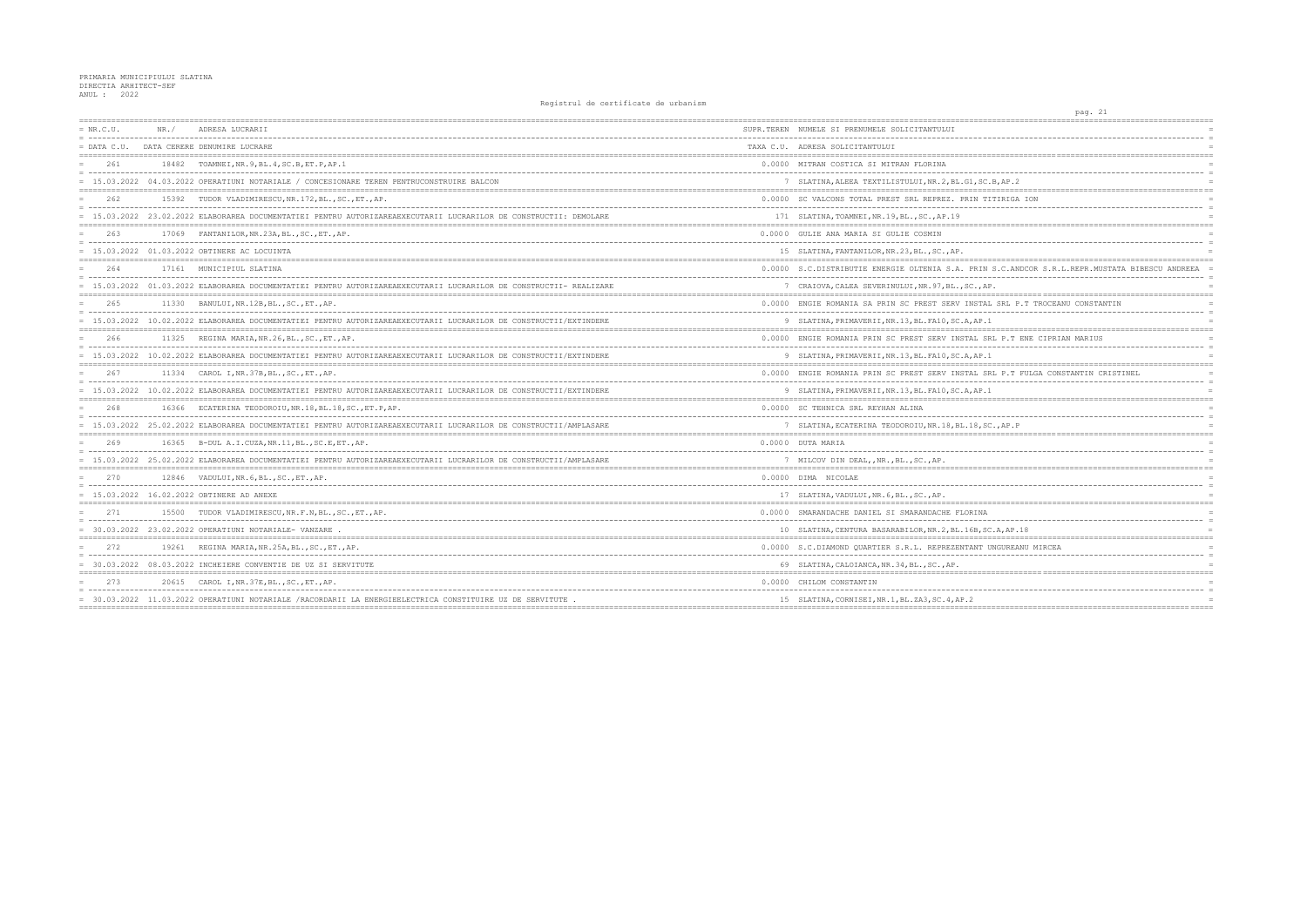| $= NR.C.U.$   | NR. / | ADRESA LUCRARII                                                                                                       | SUPR.TEREN NUMELE SI PRENUMELE SOLICITANTULUI         |
|---------------|-------|-----------------------------------------------------------------------------------------------------------------------|-------------------------------------------------------|
| $=$ DATA C.U. |       | DATA CERERE DENUMIRE LUCRARE                                                                                          | TAXA C.U. ADRESA SOLICITANTULUI                       |
| 274           |       | 17975 POENII, NR. 64A, BL., SC., ET., AP.                                                                             | 0.0000 ENGIE ROMANIA SA PRIN SC PRIMASERV SRL P.      |
|               |       | = 30.03.2022 03.03.2022 ELABORAREA DOCUMENTATIEI PENTRU AUTORIZAREAEXECUTARII LUCRARILOR DE CONSTRUCTII:EXTINDERE     | 7 CRAIOVA, NICOLAIE TITULESCU, NR. 66A, BL., SC.      |
| 275           |       | 16548 OITUZ, NR. 68A, BL., SC., ET., AP.                                                                              | 0.0000 RADMAR CONSTRUCT SERVMONTAJ S.R.L PRIN RE      |
|               |       | = 30.03.2022 28.02.2022 IMPREJMUIRE TEREN.                                                                            | 17 PLESOIU, GARII, NR. 62, BL., SC., AP.              |
| 276           |       | 16832 CIREASOV, NR., BL. 15C, SC.C, ET.P, AP.                                                                         | 0.0000 DABULEANU ANDREIA-AMALIA                       |
|               |       | = 30.03.2022 28.02.2022 ELABORAREA DOCUMENTATIEI PENTRU AUTORIZAREAEXECUTARII LUCRARILOR DE CONSTRUCTII: SCHIMBARE DE | 7 SLATINA, CRISAN, NR. 11, BL. ZA1, SC. 1, AP. 10     |
| 277           |       | 17518 PROF. MIRCEA BOTEZ, NR. 4C, BL., SC., ET., AP.                                                                  | 0.0000 PATRASCU DALIA-CRISTINA                        |
|               |       | 30.03.2022 02.03.2022 ELABORAREA DOCUMENTATIEI PENTRU AUTORIZAREAEXECUTARII LUCRARILOR DE CONSTRUCTII: LOCUINTA       | 15 SLATINA, PRIMAVERII, NR. 9, BL. PM1, SC. A, AP. 12 |
| 278<br>$=$    |       | 14825 TOAMNEI, NR.1, BL., SC., ET., AP.                                                                               | 0.0000 SC PREGTER SRL                                 |
|               |       | 30.03.2022 22.02.2022 OPERATIUNI NOTARIALE/CONSTITUIRE DREPT DESERVITUTE                                              | 22 SLATINA, TOAMNEI, NR.1, BL., SC., AP.              |
| 279           |       | 22685 CAROL I, NR. 27, BL., SC., ET., AP.                                                                             | 0.0000 S.C GRUP PRIMACONS S.R.L PRIN REPREZENTAN      |
|               |       | = 31.03.2022 17.03.2022 INFORMARE (CREDIT BANCA).                                                                     | 99 SLATINA, ARCULUI, NR. 29, BL., SC., AP.            |
| 280           |       | 6901 POENII, NR.F.N, BL., SC., ET., AP.                                                                               | 0.0000 CIOBANU MARIA LEONTINA CIOBANU FLORIN          |
|               |       | = 31.03.2022 27.01.2022 CONSTRUIRE LOCUINTA PARTER                                                                    | 18 SLATINA, EC. TEODOROIU, NR. 11, BL. 11, SC. E, AP. |
| 281           |       | 19381 PRIMAVERII, NR. 11, BL. PM2, SC. D, ET. P, AP. 4                                                                | 0.0000 POPA RAUL TEODOR                               |
|               |       | 31.03.2022 08.03.2022 OPERATIUNI NOTARIALE / CONCESIONARE TEREN                                                       | 7 SLATINA, TUDOR VLADIMIRESCU, NR.80, BL., SC.,       |
| 282           |       | 17560 DRAGANESTI, NR. 25B, BL., SC., ET., AP.                                                                         | 0.0000 S.C LOCTRANS S.A PRIN REPREZENTANT POP AD      |
|               |       | = 31.03.2022 02.03.2022 CONSTRUIRE ATELIER.                                                                           | 0 SLATINA, DRAGANESTI, NR. 25B, BL., SC., AP.         |
| 283           |       | 18464 MANASTIRII, NR. 57B, BL., SC., ET., AP.                                                                         | 0.0000 NITU LIVIU REMUS NITU MARCELA VICTORIA         |
|               |       | = 31.03.2022 04.03.2022 ELABORAREA DOCUMENTATIEI PENTRU AUTORIZAREAEXECUTARII LUCRARILOR DE CONSTRUCTII:CONSTRUIRE    | 11 SLATINA, MANASTIRII, NR. 57B, BL., SC., AP.        |
| 284           |       | 18284 AGRICULTORULUI, NR. 55G, BL., SC., ET., AP.                                                                     | 0.0000 DINU ALIN GABRIEL SI DINU ANDREEA ELENA        |
|               |       | = 31.03.2022 04.03.2022 ELABORAREA DOCUMENTATIEI PENTRU AUTORIZAREAEXECUTARII LUCRARILOR DE CONSTRUCTII:CONSTRUIRE    | 15 SLATINA, AGRICULTORULUI, NR. 57A, BL., SC., AP.    |
| 285           |       | 19066 ALEEA TINERETULUI, NR. 6, BL. FB25A, SC. D, ET. P, AP. 1                                                        | 0.0000 DUMITRU IULIAN                                 |
|               |       | = 31.03.2022 07.03.2022 OPERATIUNI NOTARIALE/CONCESIONARE TEREN                                                       | 7 PERIETI, MARIN IONITA, NR. 274, BL., SC., AP.       |
| 286           |       | 79695 RECEA, NR. 60, BL., SC., ET., AP.                                                                               | 0.0000 IAGARU IOANA                                   |
|               |       | $= 31.03.2022 21.09.2021$ DEZLIPIRE TEREN-PARCELARE.                                                                  | 37 SLATINA, RECEA, NR. 60, BL., SC., AP.              |
|               |       |                                                                                                                       |                                                       |

| pag. 22                                          |                 |
|--------------------------------------------------|-----------------|
|                                                  |                 |
|                                                  |                 |
|                                                  |                 |
|                                                  |                 |
| T SC ROLMIS SRL<br>$\overline{\phantom{a}}$<br>. |                 |
| AP.                                              | $\equiv$<br>$=$ |
|                                                  |                 |
| PREZENTANT PREDA DRAGOS AUGUSTIN                 |                 |
| -------<br>--------<br>---------                 | $\equiv$<br>$=$ |
|                                                  |                 |
|                                                  | $=$             |
|                                                  | $\equiv$        |
|                                                  |                 |
|                                                  |                 |
|                                                  | $\equiv$        |
|                                                  |                 |
|                                                  | $=$ $=$         |
|                                                  | $\equiv$        |
|                                                  | $\equiv$        |
|                                                  |                 |
| T BALTOI OCTAVIAN                                | $\equiv$        |
|                                                  | $\equiv$        |
|                                                  |                 |
|                                                  | $=$             |
|                                                  | $\equiv$        |
| 9                                                |                 |
|                                                  |                 |
|                                                  |                 |
| AP.                                              |                 |
|                                                  |                 |
| RIAN CONSTANTIN                                  | $=$             |
|                                                  | $\equiv$        |
|                                                  |                 |
|                                                  | $\equiv$        |
|                                                  | $\equiv$        |
|                                                  |                 |
|                                                  |                 |
|                                                  |                 |
|                                                  | $\equiv$        |
|                                                  |                 |
|                                                  |                 |
|                                                  |                 |
|                                                  | $\equiv$        |
| $=$ $=$ $=$ $=$                                  |                 |
| ______________________________________           |                 |
|                                                  |                 |
|                                                  |                 |